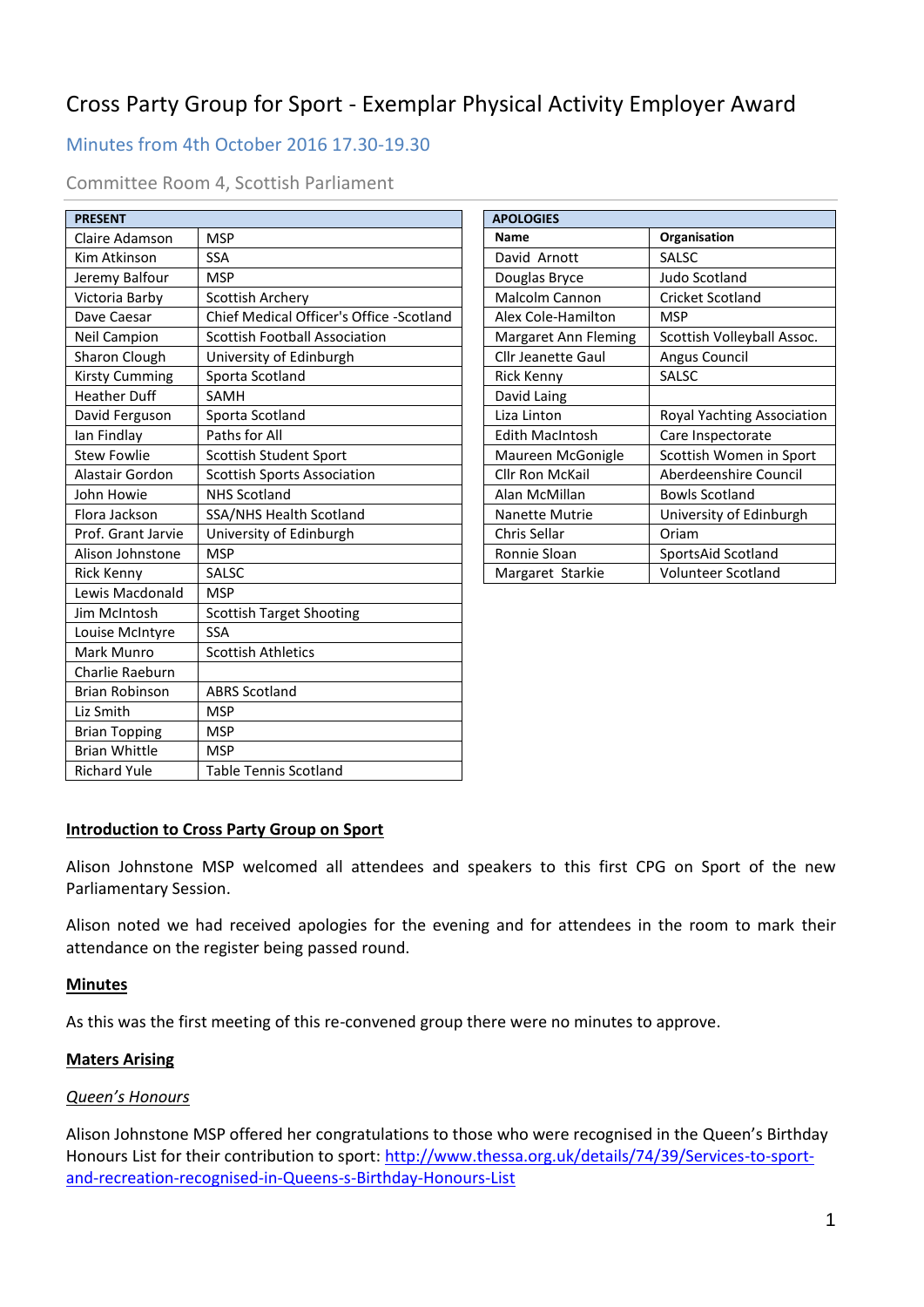# *Group Name*

There was a short discussion over the name of the Group. Liz Smith MSP proposed that it remain the same but the description updated to include 'activity'. There were no objections. The following Group purpose was approved:

- 1. To support the development of sport, sporting and being active opportunities towards a more active Scotland
- 2. To ensure that sport/being active, and the benefits of sport and being active, have a high profile in the Scottish Parliament
- 3. To influence Scottish Government policy
- 4. To liaise with sportscotland, Scottish Governing Bodies of sport and other relevant national and active recreation organisations in Scotland so that such organisations will be able to keep MSPs informed on matters affecting Scottish sport and a more active Scotland.

#### *Group Appointments*

- Alison Johnstone MSP and Liz Smith MSP were approved as Co-Conveners
- Clare Adamson MSP, James Kelly MSP and Tavish Scott MSP were approved as Deputy Conveners
- Brian Whittle MSP was approved as Group Officer
- The partnership between the Scottish Sports Association and the offices of the Co-Conveners was approved as joint Group Secretariat.

#### **Presentations & Discussion**

#### *Dr Dave Caesar, National Clinical Advisor, Chief Medical Officer's Office*

Dr Caesar's presentation discussed how we live in a drug reliant society which needs to take steps to forming better habits. The number of health issues that are affecting Scotland could be drastically reduced by becoming a more active nation.

The problem lies in how to break into society and actually encourage people to be better at forming positive habits. Our healthcare system is trying fix the problem at the wrong end of the pathway, sport is a great leveller, with there being many health and wellbeing gains to be made by encouraging it.

The two biggest threats to health are; a) diet and physical activity; and b) community resistance.

# *John Howie, Organisational Lead, Physical Activity & Place, NHS Health Scotland*

*With Ian Findlay, Chief Officer, Paths for All & Stew Fowlie, Chief Operating Officer, Scottish Student Sport*

#### *Presentation on "Exemplar Physical Activity - Employer Pilot Programme"*

John's presentation looked at the Active Scotland Outcomes Framework and the five delivery themes to create a more active Scotland, with a focus on 'Workplace Setting':

- Environment Urban & Rural Design, Transport & Planning
- NHS & Social Care Setting
- Education Setting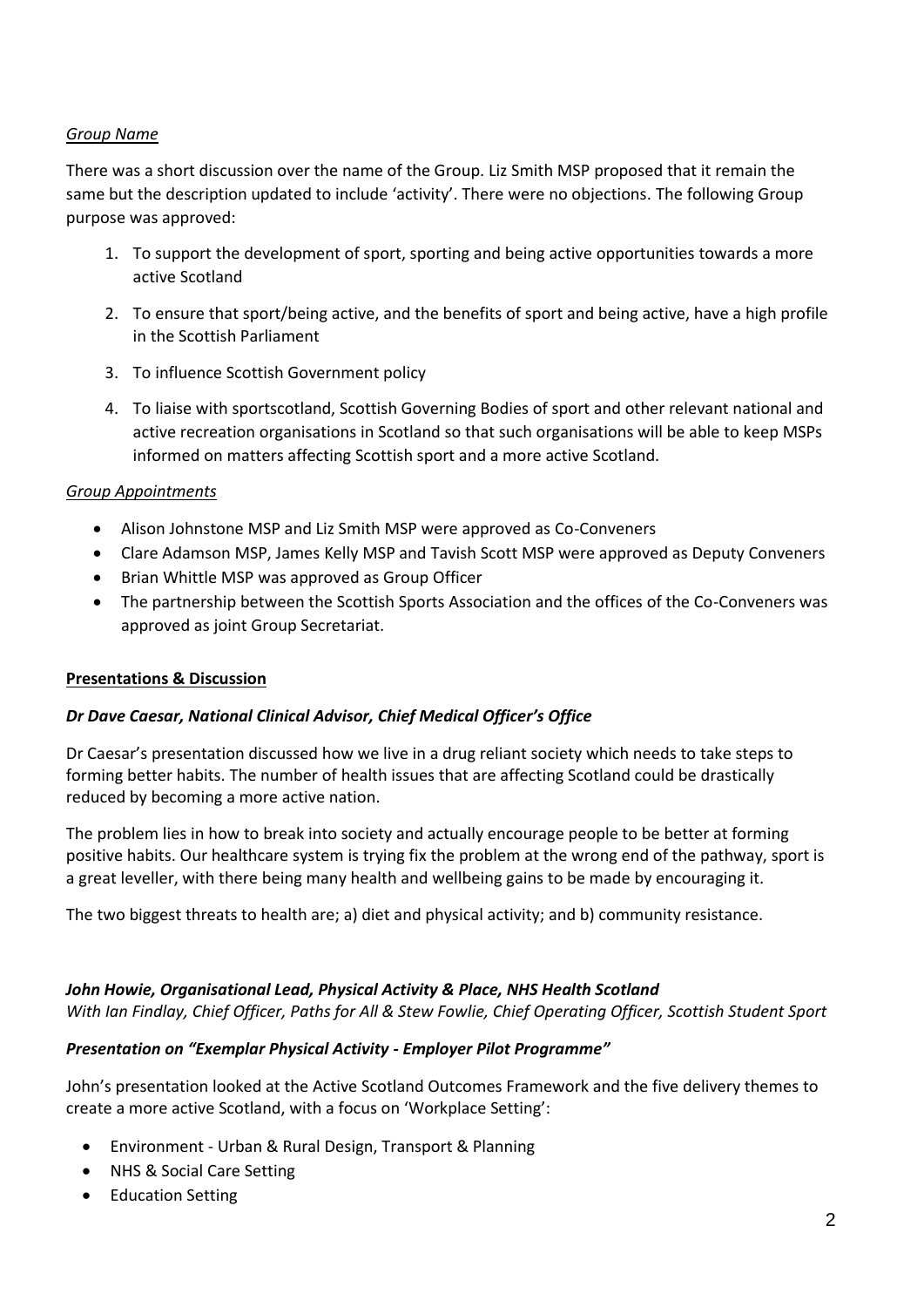- Sport & Active Recreation
- *Workplace Setting - Employers make it easier for people to be more physically active as part of everyday working lives.*

Physical activity in the workplace leads to a raft of benefits including, improvements in health, productivity, less stress and staff turnover, better employer/employee relationships to name a few.

The Scottish Government aims to be an exemplary employer by encouraging staff to be more physically active as well as encouraging private and voluntary organisations to be the same by introducing the Exemplar Physical Activity Programme.

The programme was piloted with several organisations using a number of essential and additional criteria that they had to follow based on type and size of employer. The pilot was to measure the feasibility of a roll out, not to measure impact, looking at the processes and potential barriers and implications of becoming an exemplary physical activity employer.

The preliminary findings found that the pilot had raised awareness of physical activity, improved team moral, saw an increase in walking meetings, improved creativity to name a few. There were some barriers which varied from organisation to organisation but included staff-buy in, a need for criteria refinement, concern it was awareness raising rather than action. Ian Findlay and Stew Fowlie represented two organisations taking part in the study and noted on the whole a positive impact; they saw an improvement in meetings, encouraged more opportunities to do group activities, helped build better relationships and overall created a more positive working culture.

The next steps are do a full write up and evaluation with the aim of full implementation from 2017/18 onwards. For more information on this project please contact John Howie: [john.howie@nhs.net](mailto:john.howie@nhs.net)

# **Key Discussion Points**

- In relation to the first presentation there was discussion over how physical activity needs to be embedded from an early stage and the need to make it. We need to make school the target place in order to get children interested when they are young. By encouraging sport and physical activity at an early age, when there is more brain plasticity, then it will become habitual, and being physically active will be normal to them.
- Sport, and access to it, needs to be easier. Children have to want to do it, we should look at making it part of their routine so they get regular access to sport. The money spent in healthcare is huge in comparison to what needs to be spent at early intervention.
- With regard to the second presentation there was discussion over there being buy in from certain organisations. Comments made over how businesses need to be told directly about the benefits of having physically active employees. Public organisations don't have the same flexibility as private sector so may be harder to make changes in those ones. If this programme works effectively it'll set a good example for other businesses to see the positive impact it could have on the bottom line.
- Looking back historically there was a big sporting culture in the workplace post war when companies paid for teams to take part in events, when this funding went there was a reduction in physically activity. Questions raised over the possibility for tax breaks for those employers that encourage a healthier lifestyle.
- There needs to be a behaviour change on a daily basis and this can be done if there is buy in from all. Time is a major issue and if employers can help create that time and encourage physical activity everyone, people and businesses, are going to be better off.
- In summary what are the key opportunities for change: